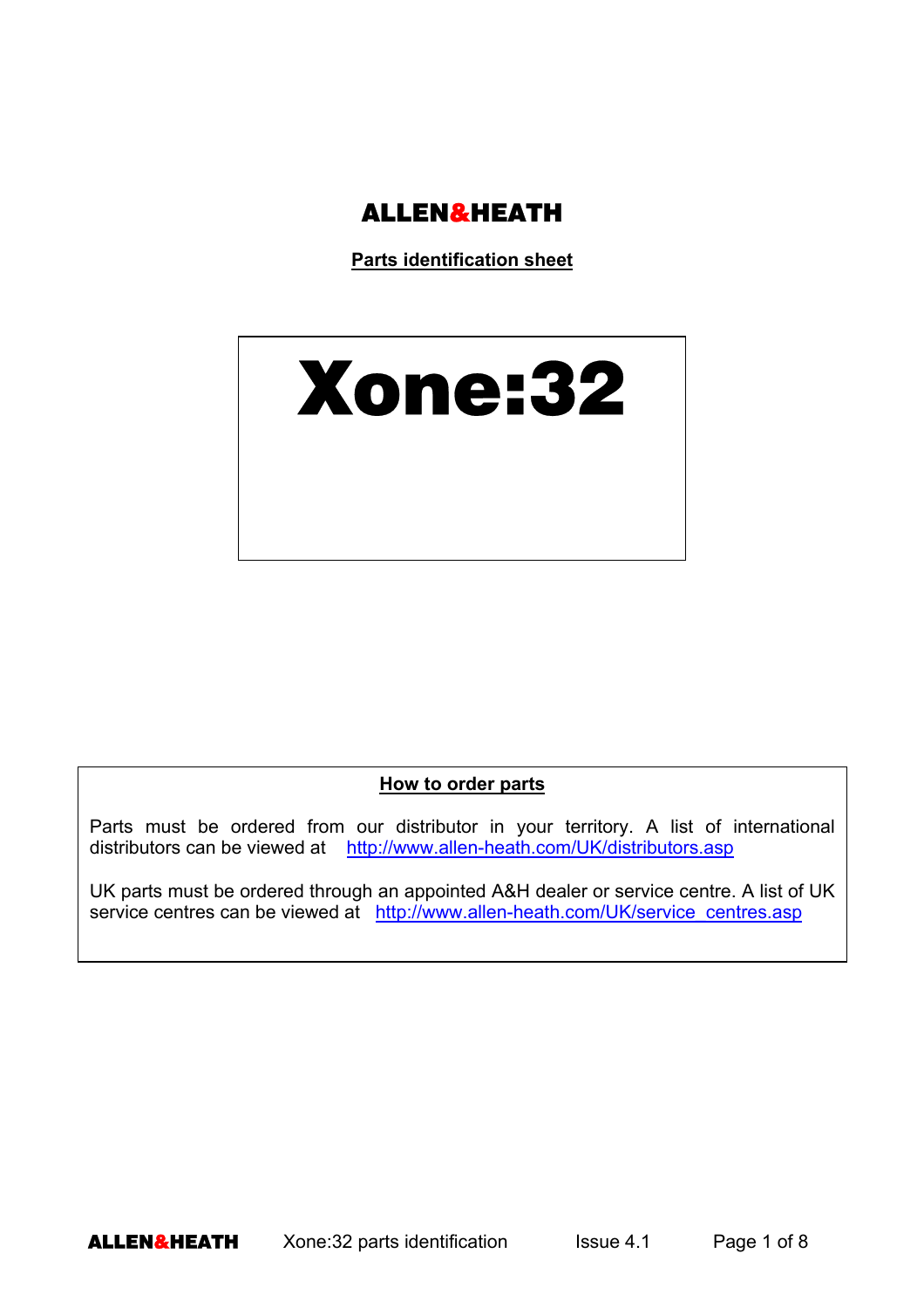### **EXTERIOR PARTS:**

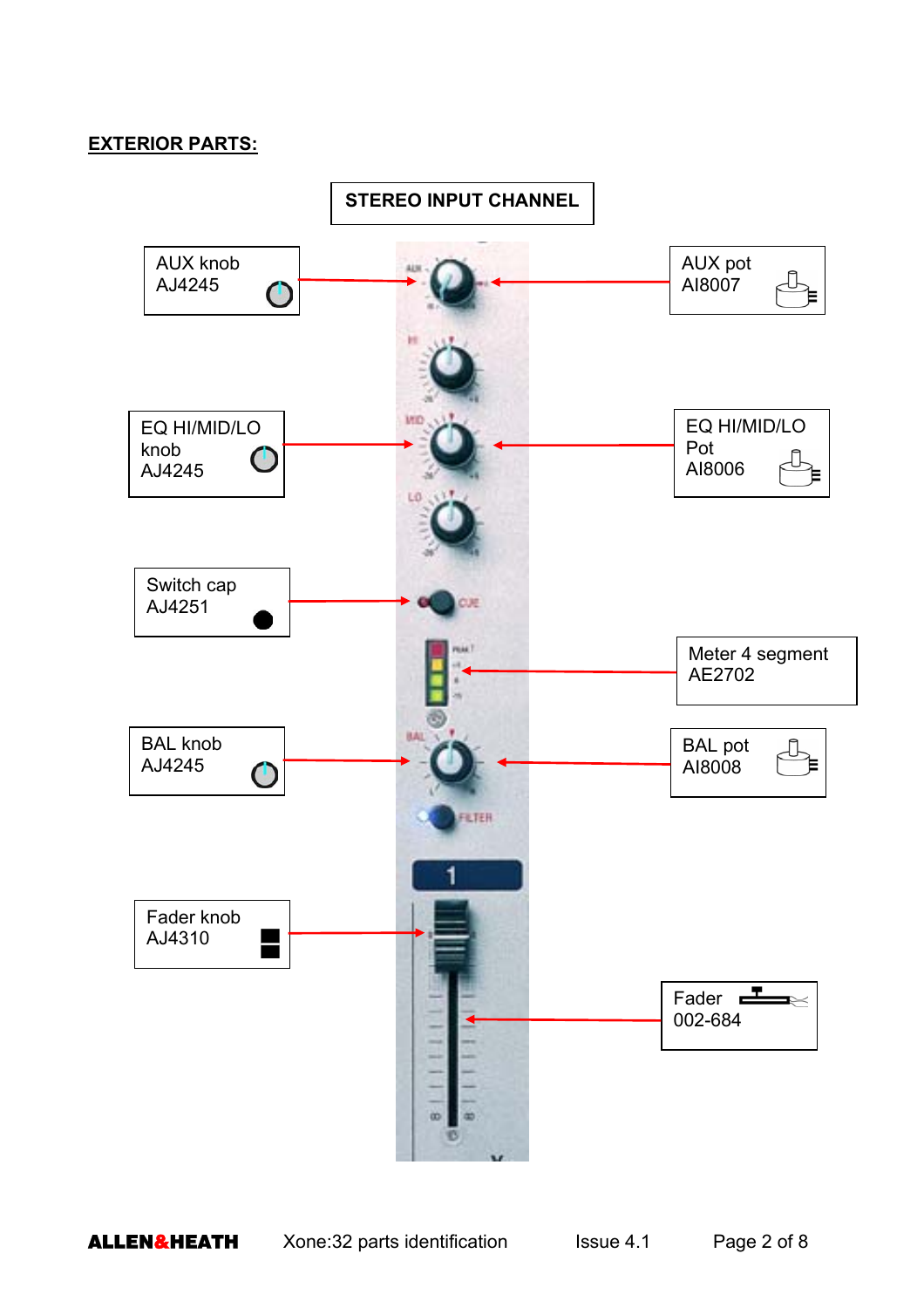# **MASTER SECTION**

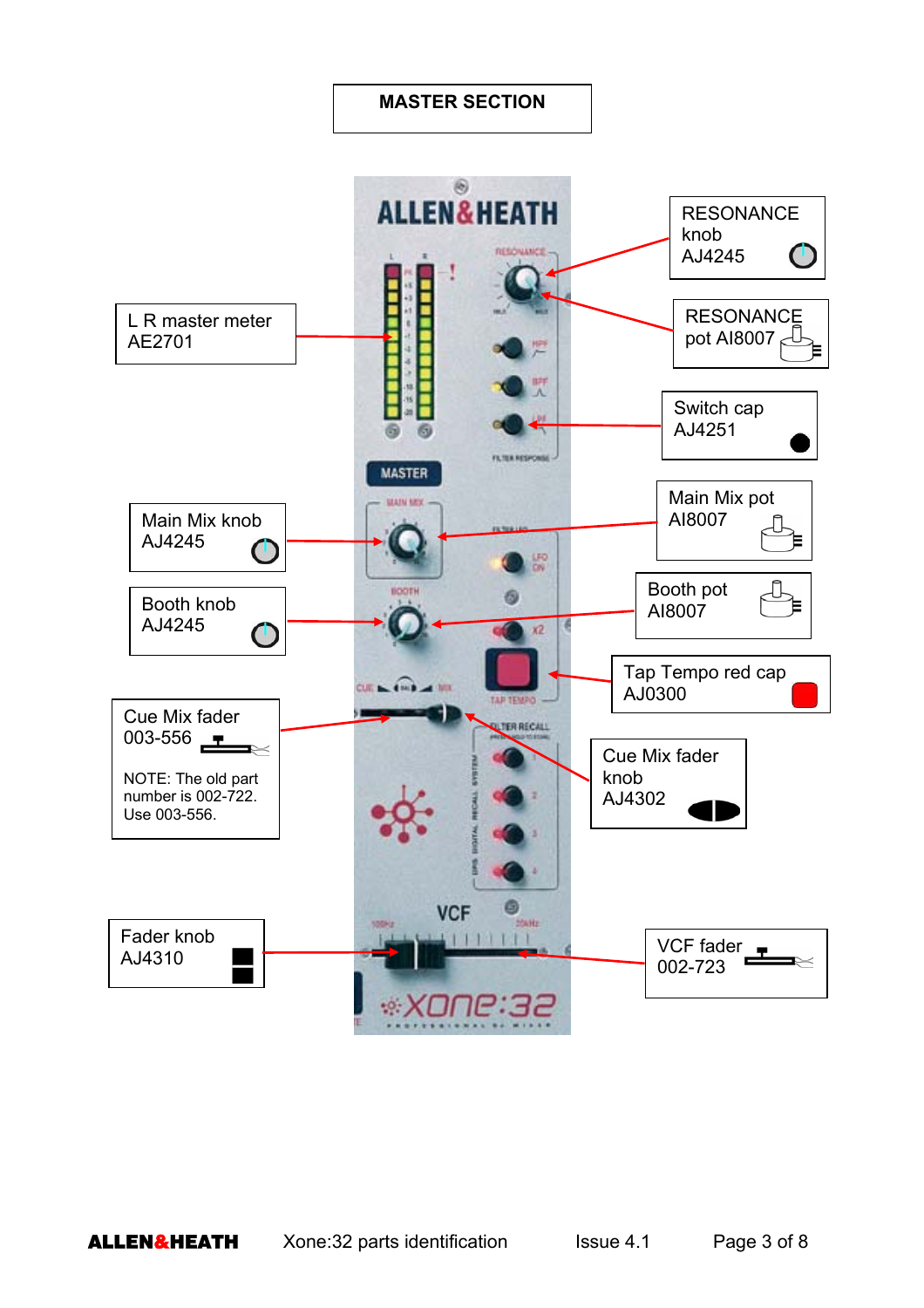# **CROSS FADER / TRANSMUTE**



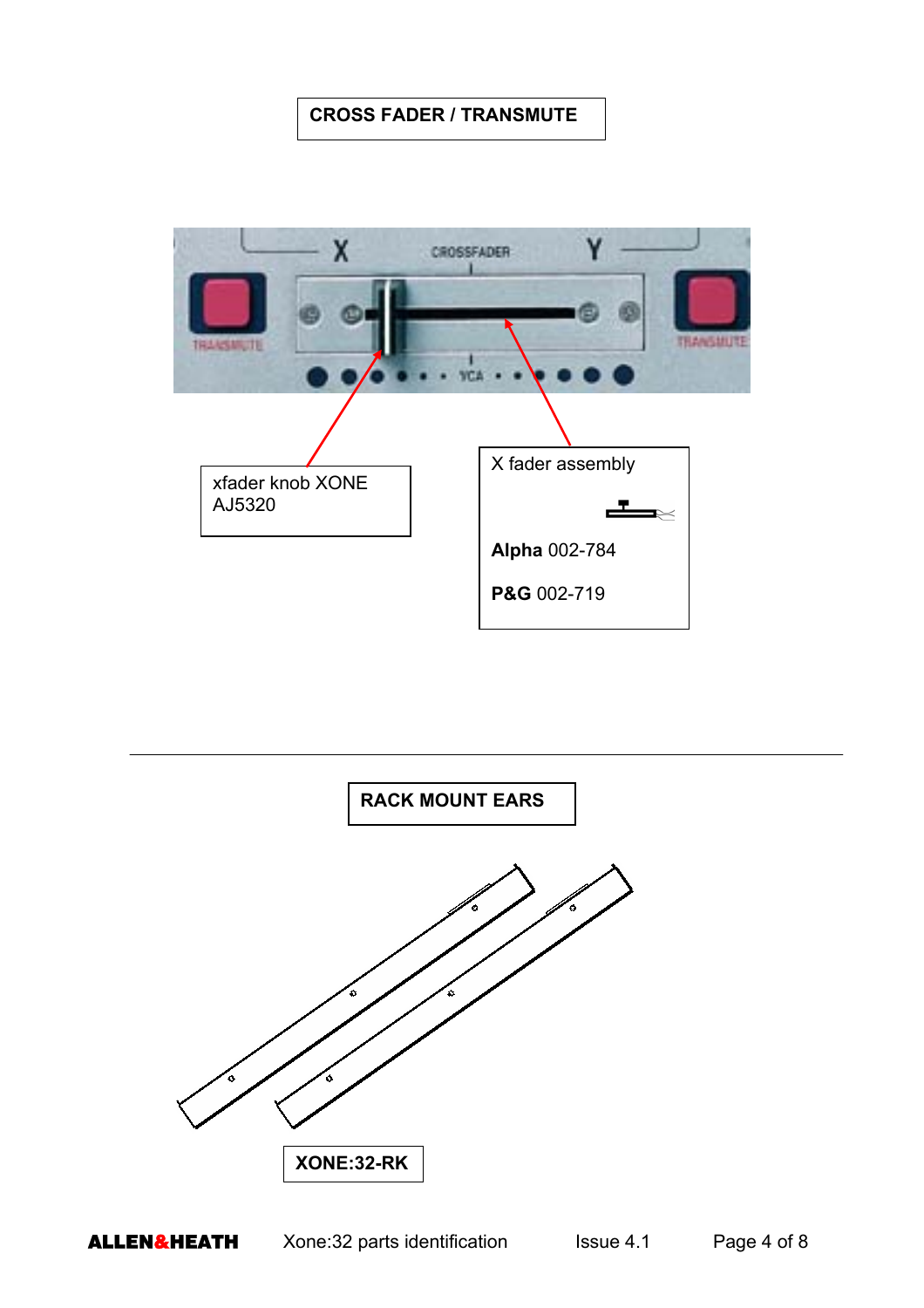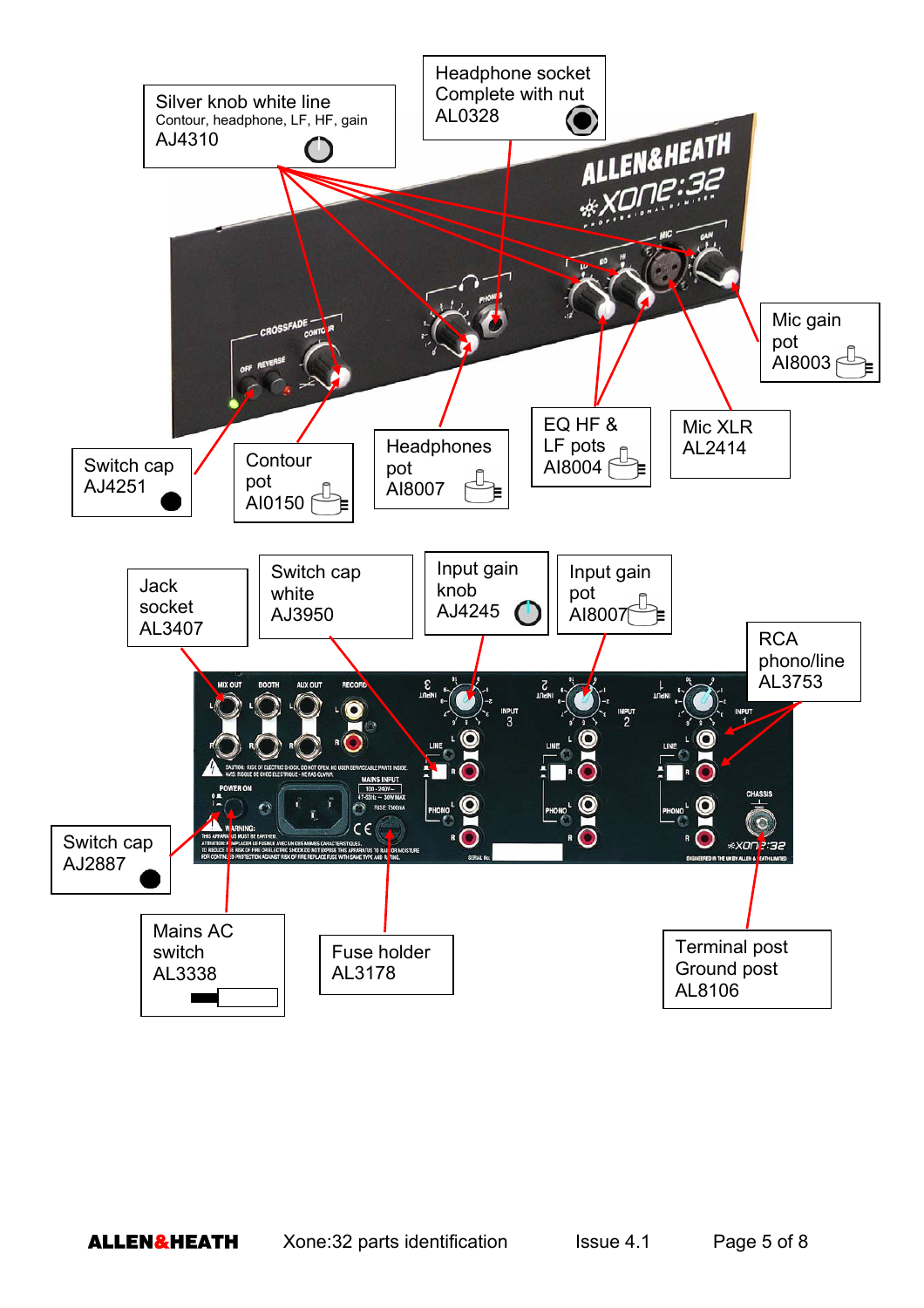## **INTERIOR PARTS:**



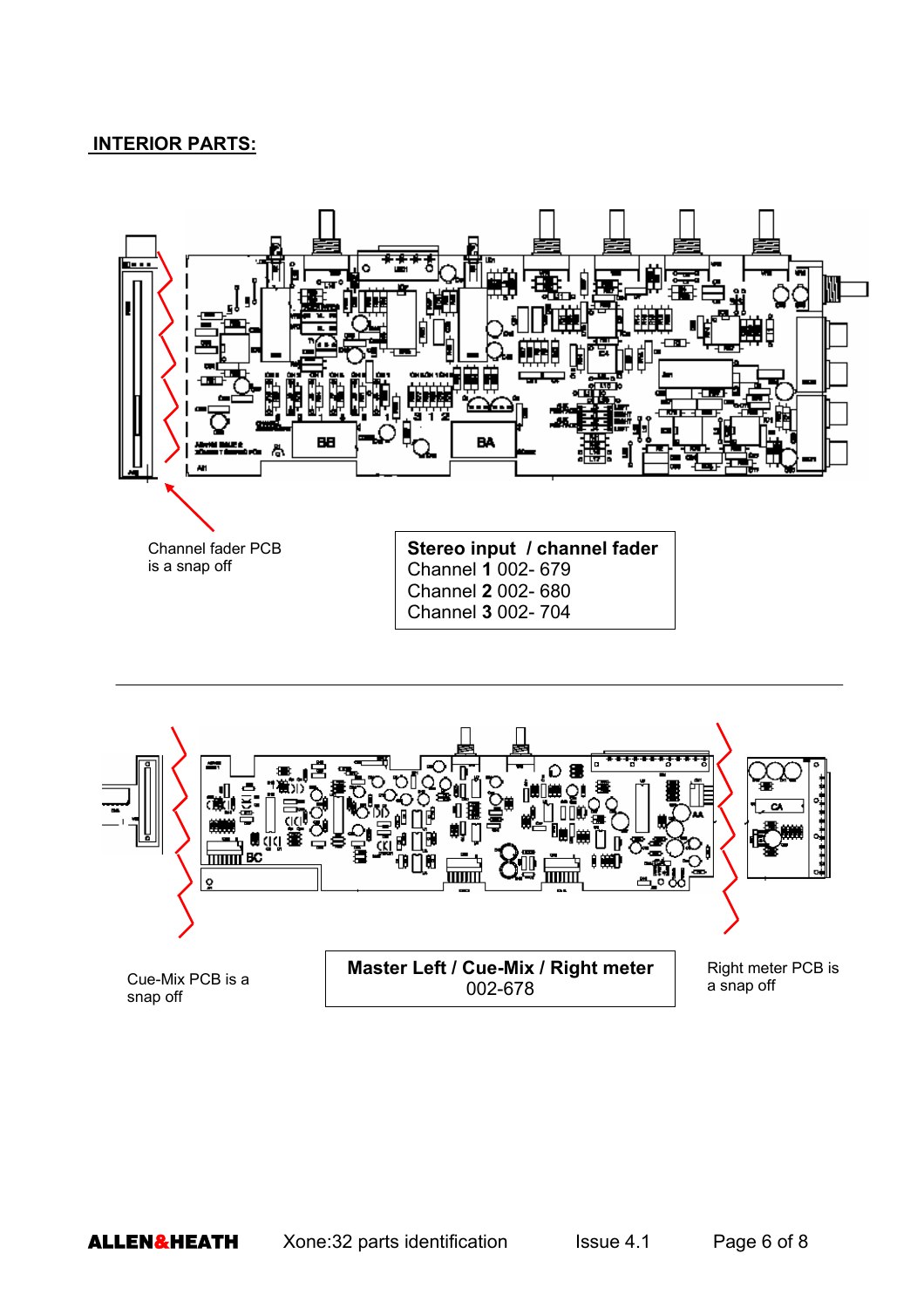





**ALLEN&HEATH** Xone:32 parts identification Issue 4.1 Page 7 of 8